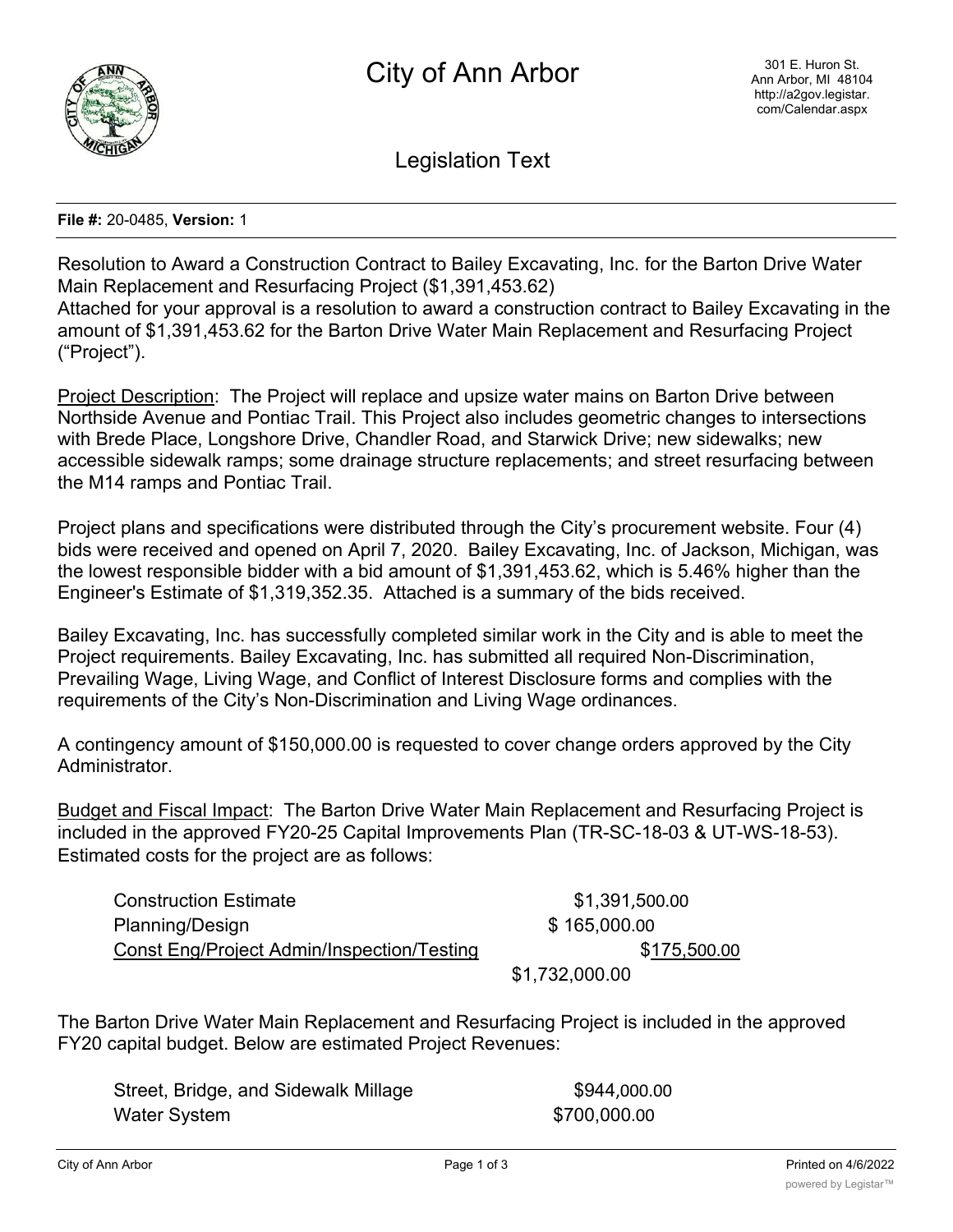| Special Assessments for New Sidewalk (District #55) | \$63,000.00    |
|-----------------------------------------------------|----------------|
| Special Assessments for New Sidewalk (District #60) | \$25,000.00    |
| Total Revenue                                       | \$1,732,000.00 |

Prepared by: Nicholas Hutchinson, P.E., City Engineer Reviewed by: Craig Hupy, Public Services Area Administrator Approved by: Tom Crawford, Interim City Administrator Whereas, Water mains need to be replaced along Barton Drive between Northside Avenue and Pontiac Trail;

Whereas, the Barton Drive Water Main Replacement and Resurfacing Project ("Project") includes geometric changes to intersections with Brede Place, Longshore Drive, Chandler Drive, and Starwick Drive; new sidewalks; new accessible sidewalk ramps; some drainage structure replacements; and street resurfacing between the M14 ramps and Pontiac Trail;

Whereas, Funding for the Project is included in the Water Supply System and the Street, Bridge, and Sidewalk Millage Funds approved capital budgets;

Whereas, Competitive bids were received on April 7, 2020 (ITB-4617) and Bailey Excavating, Inc. was the lowest responsible bidder with a submitted bid of \$1,391,453.62;

Whereas, The contract sets forth the services to be performed by and payments to be made, all of which are agreeable to the City;

Whereas, It is now appropriate to contract with Bailey Excavating, Inc. for the Project; and

Whereas, Bailey Excavating, Inc. has submitted all required Non-Discrimination, Prevailing Wage, Living Wage, and Conflict of Interest Disclosure forms and complies with the requirements of the City's Non-Discrimination and Living Wage Ordinances;

RESOLVED, That a contract in the amount of \$1,391,453.62 be awarded to Bailey Excavating, Inc. for the construction of the Project;

RESOLVED, That a contingency amount of \$150,000.00 be established within the project budget and that the City Administrator be authorized to approve change orders not to exceed that amount;

RESOLVED, That the City make the following declaration to comply with the reimbursement rules of Treasury Regulations 1.150-2 pursuant to the Internal Revenue Code of 1986, as amended: the City reasonably expects to reimburse itself for expenditures for the costs of the Project with proceeds of bonds;

RESOLVED, That the Mayor and City Clerk be authorized and directed to execute said contract after approval as to form by the City Attorney and approval as to substance by the Public Services Area Administrator and City Administrator; and

RESOLVED, That the City Administrator be authorized to take the necessary administrative actions to